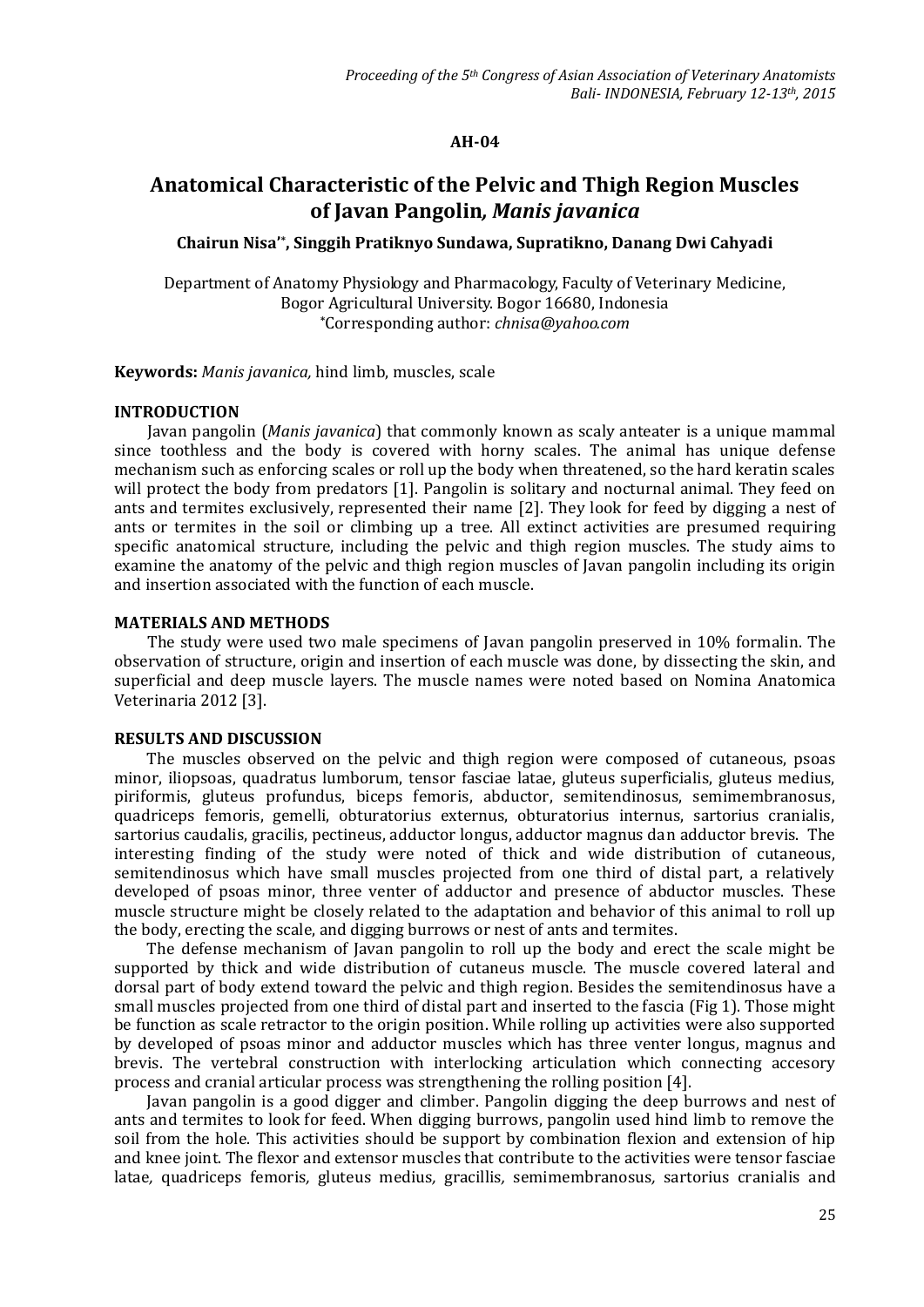sartorius caudalis (Fig 1 and 2)*.* The activities was also supported by abductor muscle which origin from lateral part of the femoris and inserted into the distal part of tibia (Fig 2). The muscle was relatively thick and wide which presumed to strengthen abduction the hind limb when remove the soil from the hole. The muscle was not reported in other mammals yet so far.



Figure 1 Lateral thigh muscle. 1. *m. gluteus medius,* 2. *m. gluteus superficialis,* 3. *m. piriformis*, 4. *m. quadratus femoris,* 5. *m. rectus femoris*, 6. *m. vastus lateralis,* 7. *m. abductor,* 8. *m. biceps femoris (a. caput ischii, b. caput sacrale),* 9. *m. adductor longus,* 10. *m. semitendinosus* with small muscle project from the distal (arrow)*.* Bar : 3 cm.



Figure 2 Profundal thigh muscles. 1. *m. sartorius caudalis,* 2. *m. pectineus*,3. *m.adductor brevis,*4. *m. adductor longus,* 5. *m. adductor magnus,* 6. *m. semimembranosus,* 7. *m. abductor,* 8. *m. semitendinosus,* 9. *m. biceps femoris caput ischii,* 10. *m. gracillis,* Bar : 3 cm

## **CONCLUSION**

The structure of pelvic and thigh muscles of Javan pangolin were unique that peculiar to their behavior. The cutaneus was thick and wide, the psoas minor were relatively developed, the adductor have three venters and presence of abductor muscles which was not reported in other mammals yet so far. These muscle structure might be closely related to the adaptation and behavior of defense mechanism and digging activity.

## **ACKNOWLEDGEMENT**

The structure of pelvic and thigh muscles of Javan pangolin were unique that peculiar to their behavior. The cutaneus was thick and wide, the psoas minor were relatively developed, the

## **REFERENCES**

- [1] Lekagul B, Mc Neely JA. 1977.*Mammals of Thaland. Association fot The Conservation of Wildlife.* Bangkok (TH): Sahakarnbath Co.
- [2] Feldamer GA, Drickamer LC, Vessey SH, Merrit JF. 1999. *Mammalogy: Adaptation Diversity, and Ecology.* Boston (US): The Mc Graw Hill Publishing Company.
- [3] [ICVGAN] International Committee on Veterinary Gross Anatomical Nomenclature.2012. *Nomina Anatomica Veterinaria*.Ed Ke-5.Hannover: ICVGAN.
- [4] Cahyono E. 2007. Kajian skelet trenggiling jawa (*Manis javanicai*). [Thesis]. Bogor (ID). Faculty
- 26